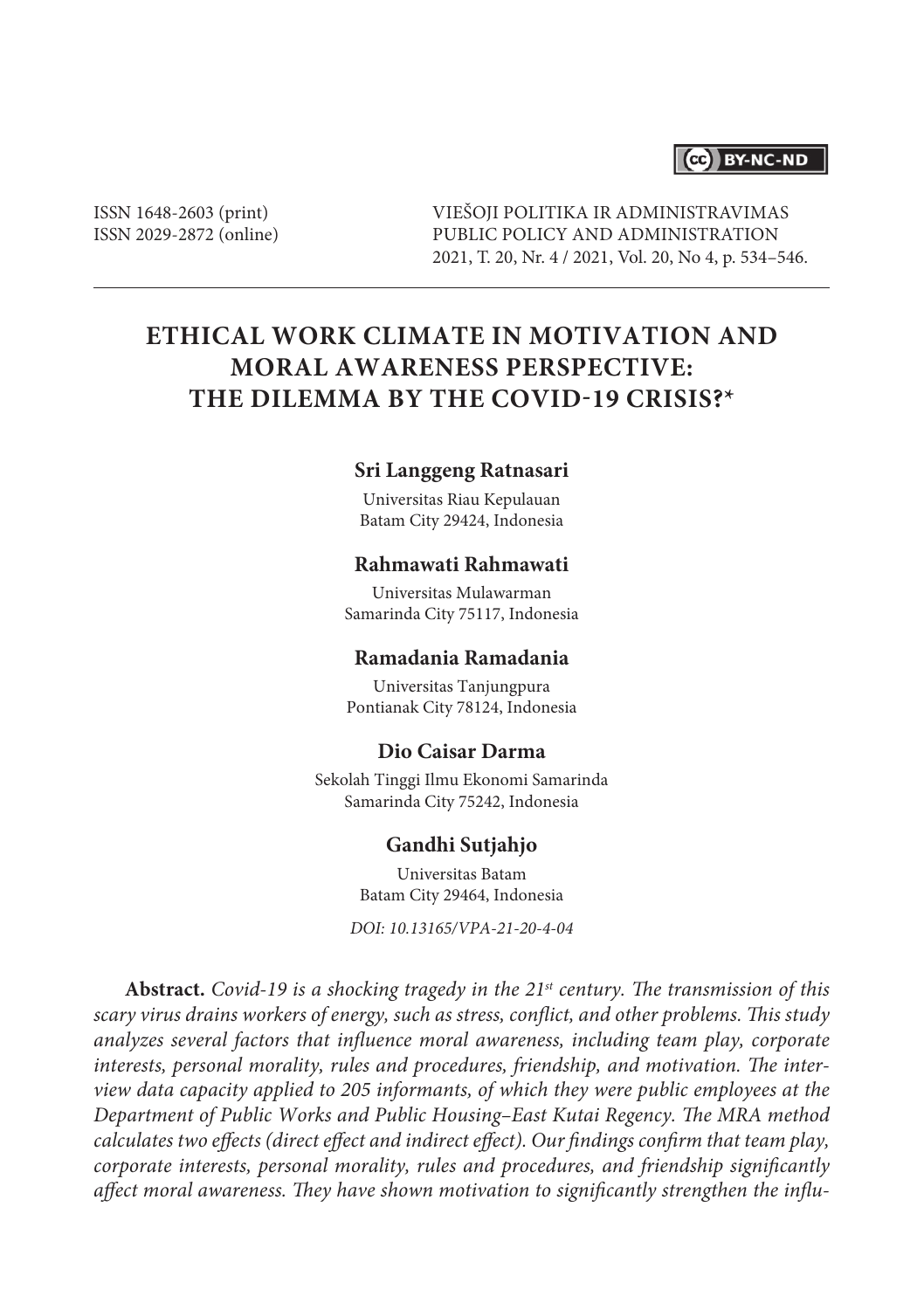*ence of team play, corporate interests, personal morality, rules and procedures, and friendship on moral awareness. Study outcomes enrich the academic climate through the expansion of theoretical and practical contributions.*

**Keywords:** *public employees, government services, ethical work climate, moral awareness, motivation, MRA, interviews.*

**Reikšminiai** *žodžiai***:** *viešieji darbuotojai, vyriausybės tarnybos, etiškas darbo klimatas, moralinis sąmoningumas, motyvacija, MRA, interviu.*

## **Introduction**

The consequence of Covid-19 is the existence of social restrictions, where not all essential sectors can implement it and instead present additional problems, such as reducing employees. Although there are positive sides such as distance learning, virtual meetings, economic degradation, pollution reduction resulting in a decrease in human activity, and other dimensions, the emergence of Covid-19 also brings negative effects that are dominant. They have interpreted the interaction of the expansion of technology and human civilization for those who work from home or 'WFH' (working from home). Public employees in developing countries (such as Indonesia), do not all have the knowledge and skills in using the internet or online systems that can actually make it easier for users and public services (Djalante et al. 2021). Most of the civilian population does not follow alignment towards digitization, so the feedback process is still face-to-face or some public employees continue to apply 'WFO' (working from the office).

We have learned many lessons during the spike in this pandemic. The social instinct of public employees is certainly greater to restore the work climate according to the expectations and values of good governance. By considering traditional aspects, this study aims to examine the perspective of human resource management (HRM) from the dimensions of work ethics climate on employee motivation and moral awareness. It organized the outline of the paper into five stages. Introduction in the first stage. Theoretical considerations and hypotheses strengthen the second stage. In the third stage, simulate the research method. Results and discussion in the fourth stage. The fifth stage includes conclusions.

## **Theoretical Considerations and Hypotheses**

A team can grow big if morals support it that shape awareness through a specific scope (Paramonova 2015). In its implementation, there is indeed a kind of test or direct interview to employees, including eight items covering life and work values, understanding of freedom, forms of ownership, fairness, determining motivation for the company, motives for helping others, preferred system morals, and attitudes towards the cultural life of the community.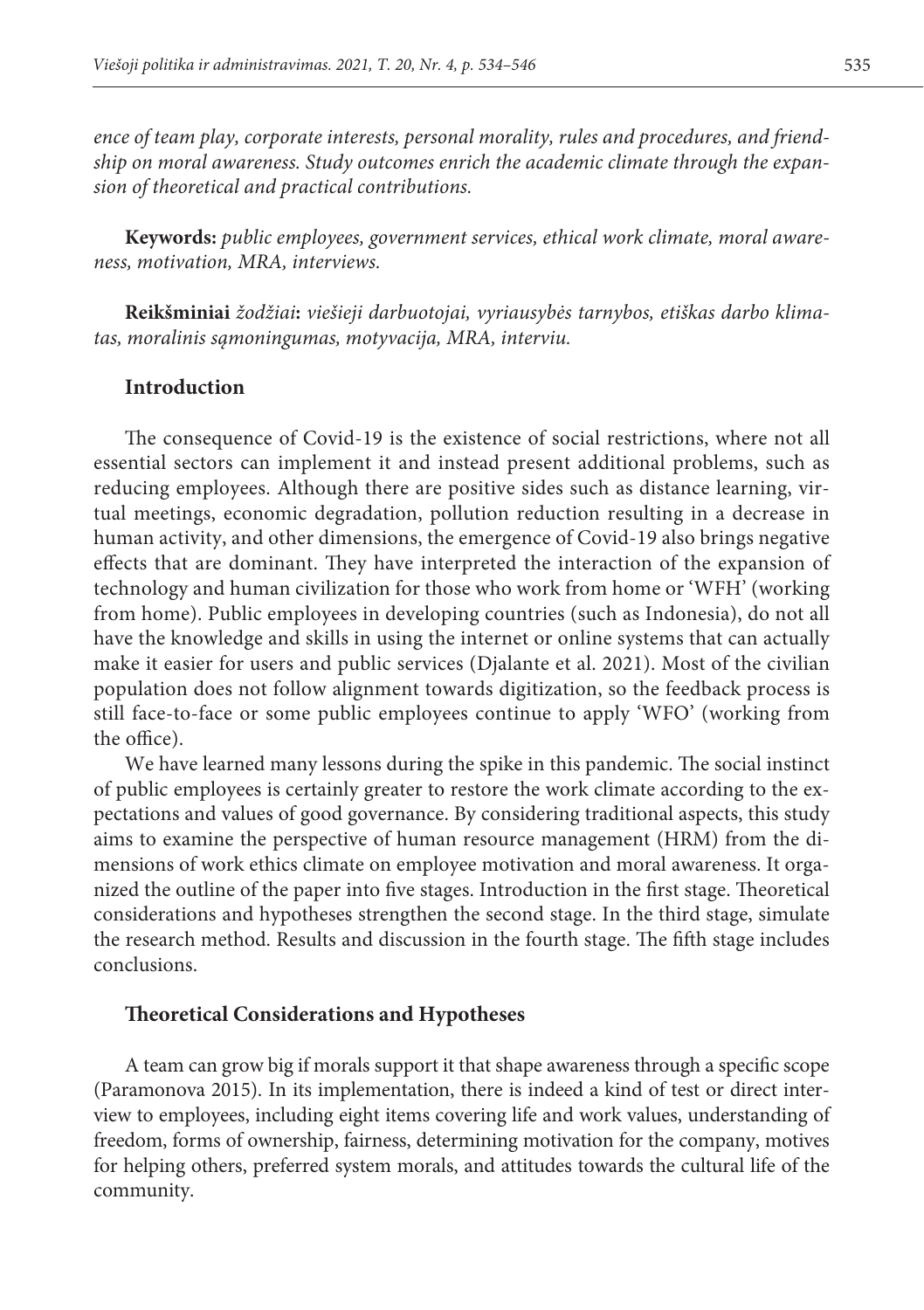In deciding, it takes determination of personal morality and moral awareness. There are codes of ethics and norms that indirectly become complementary items that are charged to every employee in the company (Apriliani, Anggraini, and Anwar 2014). Moral principles, in fact, have built through traditional models and rational models for decision making. Moral judgment and moral awareness will encourage moral action, if balanced with personal character (Baker 2014). Social problems in the corporate environment do not produce tactics, but ethically, they can influence the actions of individuals or groups of people. Ideally, managerial moral awareness formally concerned with preferences for characteristics (Reynolds 2006).

For example, Sekerka (2009) reviewed the living aspects of organizational culture and climate as ethical actions towards sustainability for those who will take risks and take responsibility. In the USA, specifically in the Valley of Silicon, they have studied it about the practices applied to eight organizations in ethics training. When an employee hired for the first time, the company's values and rules immediately bind them. There is learning reform available through special functions, there is a social interaction between employees and senior level managers or vice versa. Over time, the emphasis through the compliance approach will form by itself, and this is an indicator to measure ethical competence.

Moral growth contributes to relationships, which depend on social networks and relationships. Philosophically, the experience of friendship develops justification, caring, ethics, and morals. Closer dimensions such as community, religion, and personal relationships are related to ethical values (Lawrence and Monisha 2018).

Zhu et al. (2011) have studied transactional leadership behavior on moral identity through the role of employee motivation. The experimental results show that there is a positive influence between leadership factors in teamwork on the moral identity of followers, so that it indirectly has implications for leadership styles that prioritize motivational reviews (Ratnasari et al., 2019a). In increasing the quantity and quality of performance, special programs such as motivation needed. Motivation solves three components of problems in the workplace, such as assigning new tasks to employees within a certain period, investing confidence so that they dare to take risks and mental strengthening, refusal to change, and focusing on the major task or new task (Clark 2003). Those who motivated, of course, oriented towards success and effective work. The new challenge is finding the great diversity of individuals to support different cultures.

### **Research Methods**

We collected data based on interview techniques involving the entire population in one work unit. The object of this study is the Department of Public Works and Public Housing–East Kutai Regency which is a regional apparatus organization at level three (Kabupaten/City) which is one level below the Department of Public Works and Public Housing–Province of East Kalimantan and the highest at the top level is Ministry of Public Works and Public Housing–Republic of Indonesia. From the institutional and regulatory perspective, the main tasks of the Department of Public Works and Public Housing–East Kutai Regency are policy formulation, policy implementation, evalua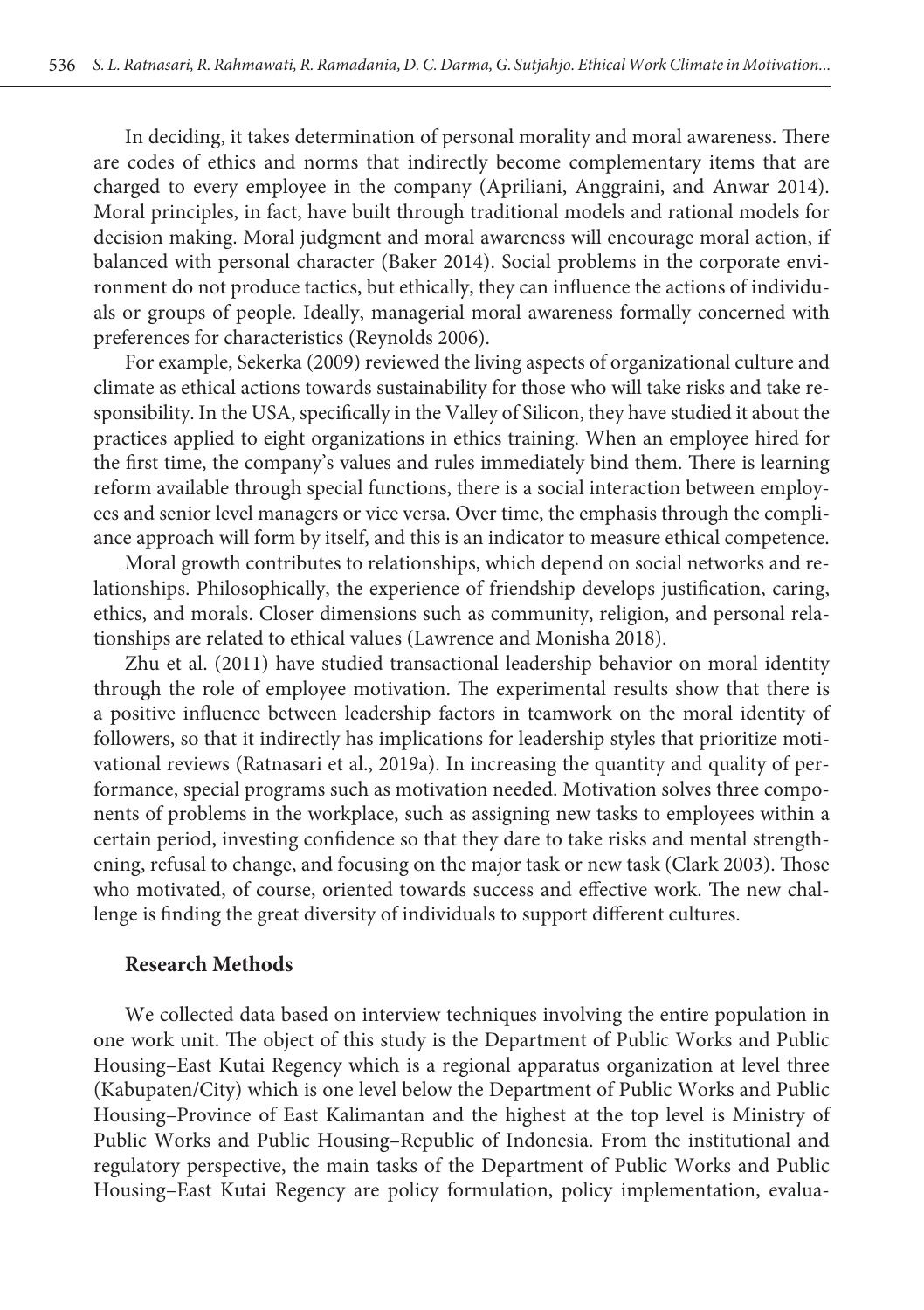tion, and administration in the fields of spatial planning, water resources, community development, creation of works, landscaping, funerals, and public street lighting (Maria, Darma, and Setyawan et al. 2020).

The sample applied to 205 units of informants based on active employees in nine sections of the organizational structure. The nine sections include the head of the office, the secretariat, the spatial planning sector, the water resources sector, the clan development sector, the creative sector, the gardening, funeral, and public street lighting sector, the technical service unit sector, and the sector in functional groups. Sample treatment is fair and expressed openly. The rating scale for each item is the same, where the unit of calculation.

It limited the dimensions to seven variables with their respective roles based on the ten hypotheses development. For more details on the operational range of the variables, we detail it in Table 1. The seven variables emphasize on forty-one dimensions, where the most elements are rules and procedures reaching eight items and the least for moral awareness with four items. We adopted these dimensions from various relevant literature reviews based on the largest scale (10–very important) to the smallest scale (1–very unimportant).

| <b>Measurement and item</b>                                                                                                                                                                    | Source                                                                                                                      | <b>Units</b>   |
|------------------------------------------------------------------------------------------------------------------------------------------------------------------------------------------------|-----------------------------------------------------------------------------------------------------------------------------|----------------|
| Team play (Logical concept of work, Responsibility, Com-<br>plementary qualifications and skills, Products and services<br>produced, Full understanding of purpose)                            | González-Rodenas et al. (2020),<br>Gonçalves et al. (2019), da Motta<br>et al. (2020)                                       | 5              |
| Company interest (Productivity, Disclosure, Financial<br>interests, Non-financial interests, Anomalies in employee<br>behavior, Financial contract)                                            | Romain (2015), Lecheva (2015)                                                                                               | 6              |
| Personal morality (Moral identity, Organizational achieve-<br>ments and competencies, Ethical behavior, Individual<br>reflection, Pride)                                                       | Jordan, Leliveld and Tenbrunsel<br>(2015), Vauclair (2009), van<br>Prooijen and Ellemers (2014)                             | 5              |
| Rules and procedures (HRM Practice, Policy evaluation,<br>Manager instrument, Work environment, Job procedure,<br>Employee recruitment, Administration system, Organiza-<br>tional management) | Demo et al. (2012), Robin-<br>son (2017), Stankevičiūtė and<br>Savanevičienė (2018)                                         | 8              |
| Friendhip (Private network, Relationship quality, Life sat-<br>isfaction, Social trust, Characteristics of friendship, Help<br>and benefits, Quantity of social interaction)                   | Demir and Weitekamp (2007),<br>Amati et al. (2018), van der Horst<br>and Coffé (2012), Wilson, Harris,<br>and Vazire (2015) | 7              |
| Motivation (Employee interests and needs, Support for<br>employees, Security, Material incentives, Loyalty, Expres-<br>sion of emotions)                                                       | Hitka et al. (2015), Urošević et al.<br>(2016), Ratnasari et al. (2019b),<br>Berhenke et al. (2011)                         | 7              |
| Moral awareness (Decision-making, Civilization norms,<br>Moral values, Attention and sensitivity)                                                                                              | Reynolds and Miller (2015),<br>Naydenova and Shaposhnikova<br>$(2016)$ , Jordan $(2009)$                                    | $\overline{4}$ |

*Table 1.* **Conceptual dimension**

Moderated regression analysis (MRA supports the data processing method). This took aims to measure the effect of moderating variables (in this case motivation) in the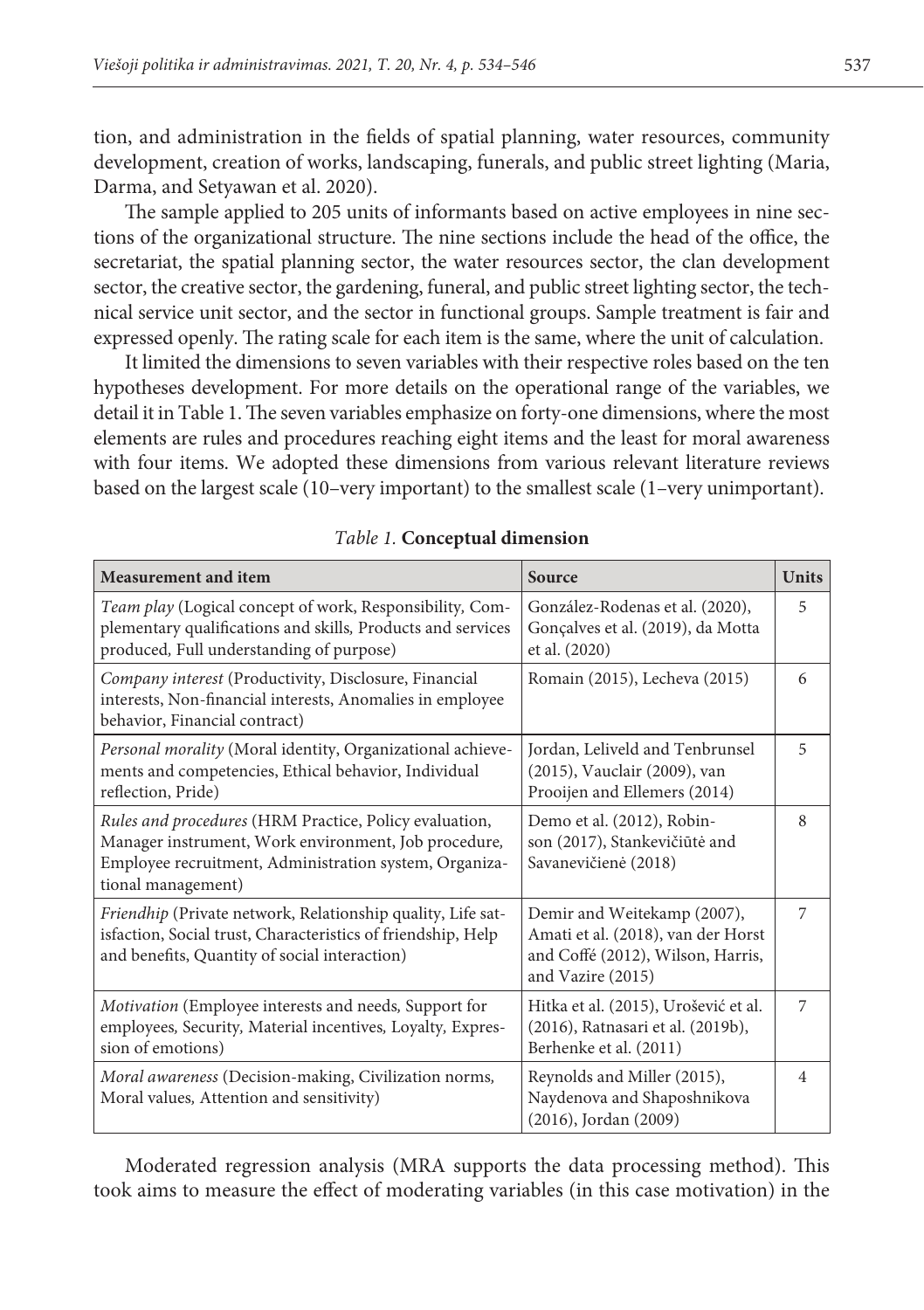two-way interaction of team play, corporate interests, personal morality, rules and procedures, and friendship on moral awareness. In this study, MRA work not only concentrated on the direct effect but also calculates the indirect effect (moderation). Then, MRA supported through IBM SPSS 25 software, which covers four primary jobs.

# **Result and Discussion**

Table 2 displays the characteristics of 205 informants from different backgrounds. As known, that men are the dominant gender than women with the most ages being 29-39 years. Those who work in the Department of Public Works and Public Housing–East Kutai Regency, have a minimum education at the high school level and the highest is a doctoral graduate of the University. With dominant work experience for the last 11-16 years, classified as permanent employees and the rest as contract employees. Specifically, executive staff are those who occupy technical service units and functional positions.

| Demographics            | Frequency      | $\%$  |
|-------------------------|----------------|-------|
| Gender                  |                |       |
| Male                    | 124            | 60.49 |
| Female                  | 81             | 39.51 |
| Age (years)             |                |       |
| $18 - 28$               | 57             | 27.80 |
| $29 - 39$               | 72             | 35.12 |
| $40 - 50$               | 40             | 19.51 |
| $51 - 60$               | 27             | 13.17 |
| $+61$                   | 9              | 4.39  |
| Education certificate   |                |       |
| High school             | 8              | 3.90  |
| Diploma                 | 69             | 33.65 |
| Bachelor                | 92             | 44.88 |
| Master                  | 33             | 16.10 |
| Doctor                  | 3              | 1.46  |
| Position                |                |       |
| Head of office          | 1              | 0.49  |
| Secretary               | $\overline{2}$ | 0.97  |
| Head of sector          | 5              | 2.44  |
| Head of section         | 15             | 7.32  |
| Executive staff         | 47             | 22.92 |
| Permanent employee      | 86             | 41.95 |
| Contract employee       | 49             | 23.90 |
| Work experience (years) |                |       |
| $5 - 10$                | 43             | 20.98 |
| $11 - 16$               | 71             | 34.63 |
| $17 - 22$               | 65             | 31.71 |
| $+23$                   | 26             | 12.68 |

*Table 2.* **Profile of informant**

*Source:* survey results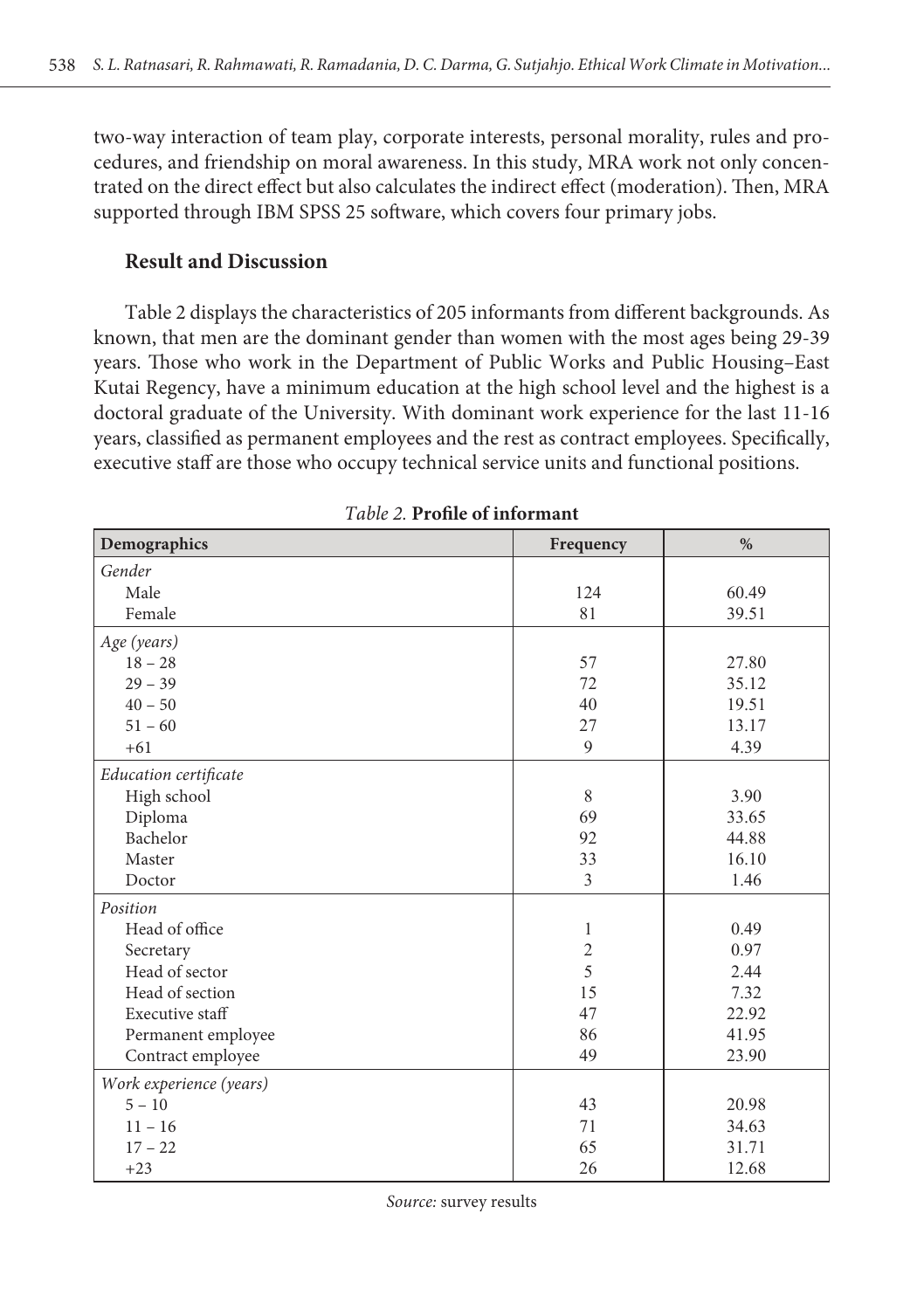Table 3 summarizes the results of descriptive statistics with four distinct elements (maximum value, minimum value, standard error value, and mean value). Of the seven variables, the results of each of the four elements are very diverse. The highest minimum score is for friendship, while the highest maximum value is in company interest and personal morality. In standard error, rules and procedures are the highest compared with others. Motivation is the variable with the largest mean value.

| <b>Measurements</b>  | Min. | Max. | Std. error | Mean |
|----------------------|------|------|------------|------|
| Team play            | 4.00 | 8.00 | 0.109      | 8.17 |
| Company interest     | 3.00 | 9.00 | 0.093      | 7.97 |
| Personal morality    | 4.00 | 9.00 | 0.102      | 7.98 |
| Rules and procedures | 2.00 | 7.00 | 0.139      | 7.81 |
| Friendship           | 5.00 | 8.00 | 0.116      | 8.05 |
| Motivation           | 3.00 | 6.00 | 0.107      | 8.22 |
| Moral awareness      | 4.00 | 8.00 | 0.096      | 7.23 |

*Table 3.* **Summary of descriptive statistics**

*Source:* calculations using SPSS

| <b>Measurements</b>  | CA(0.70)     | $\alpha(0.05)$   | Sign     |
|----------------------|--------------|------------------|----------|
| Team play            | 0.929 > 0.70 | 0.018 < 0.05     | Accepted |
| Company interest     | 0.924 > 0.70 | $0.047 \le 0.05$ | Accepted |
| Personal morality    | 0.928 > 0.70 | $0.012 \le 0.05$ | Accepted |
| Rules and procedures | 0.926 > 0.70 | 0.033 < 0.05     | Accepted |
| Friendship           | 0.925 > 0.70 | 0.007 < 0.05     | Accepted |
| Motivation           | 0.921 > 0.70 | $0.026 \le 0.05$ | Accepted |
| Moral awareness      | 0.923 > 0.70 | 0.039 < 0.05     | Accepted |

## *Table 4.* **Decision on reliability**

*Source:* calculations using SPSS

Decision validity for all indicators results below 5% ( $\alpha$  <0.05) or in other terms has met the criteria. Table 4 compiles that there are no problems narrated by the informants in responding to all questions from the questionnaire. Comparison of the seven indicators to the highest validity gains each looks different. Intensity in the assumption of reliability across all variables appeared to meet the criteria  $(CA > 0.70)$ . Table 4 also confirms that the variable that has the largest CA achievement is team play and, in comparison, for the lowest, CA is motivation. This shows that there is a consistency of a series of measurements on the selected component.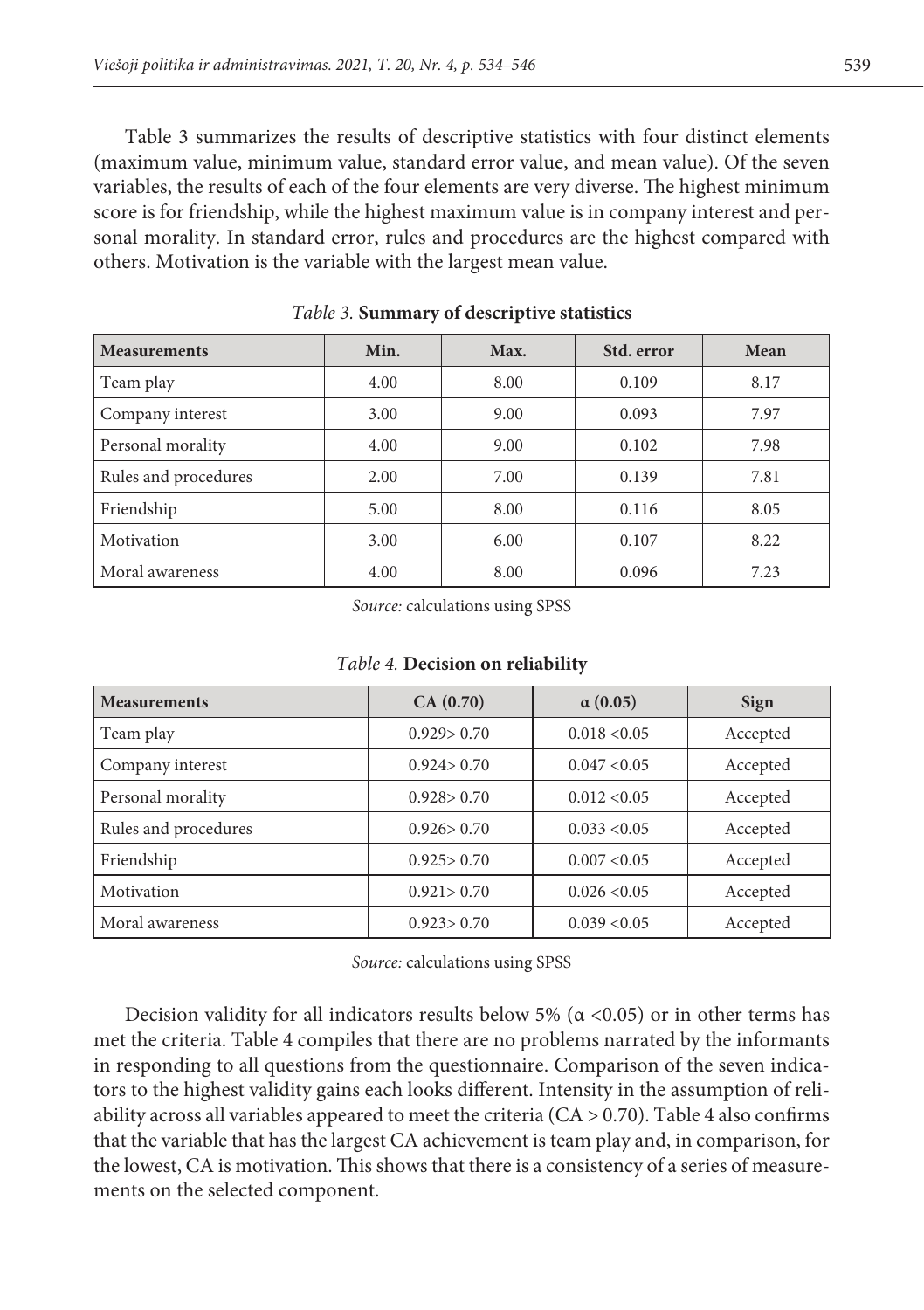| <b>Proportion</b> (hypothesis)   | Coef. Beta | T     | Prob. $(0.05)$   | Remark   |
|----------------------------------|------------|-------|------------------|----------|
| $TP \land MA(H1.a)$              | 0.098      | 1.093 | 0.017 < 0.05     | Accepted |
| $CI \land MA(H1.b)$              | 0.079      | 1.846 | 0.004 < 0.05     | Accepted |
| PM à MA (H1.c)                   | 0.165      | 1.585 | 0.019 < 0.05     | Accepted |
| $R \& P \land MA (H1.d)$         | 0.367      | 2.787 | $0.006 \le 0.05$ | Accepted |
| $F \land MA(H1.e)$               | 0.015      | 1.774 | 0.039 < 0.05     | Accepted |
| TP à M à MA (H2.a)               | 0.018      | 1.057 | 0.039 < 0.05     | Accepted |
| $CI$ à $M$ à $MA$ $(H2.b)$       | 0.014      | 1.118 | 0.028 < 0.05     | Accepted |
| $PM \land M \land MA (H2.c)$     | 0.030      | 1.431 | 0.015 < 0.05     | Accepted |
| $R \& P \land M \land MA (H2.d)$ | 0.067      | 1.662 | 0.046 < 0.05     | Accepted |
| $F$ à M à MA (H2.e)              | 0.002      | 2.188 | 0.039 < 0.05     | Accepted |

Table 5. **Structure – 1 and 2** 

**Proportion (hypothesis) Coef. Beta T Prob. (0.05) Remark** 







*Source:* author's tabulation. *Information:* direct causality (\*), indirect causality (\*\*)

interest on moral awareness is the most dominant relationship among others. As a result, It reflected attention in Table 5 that the five hypotheses on a direct relationship have accepted, where  $p < 0.05$ . From this model, we conclude that the influence of company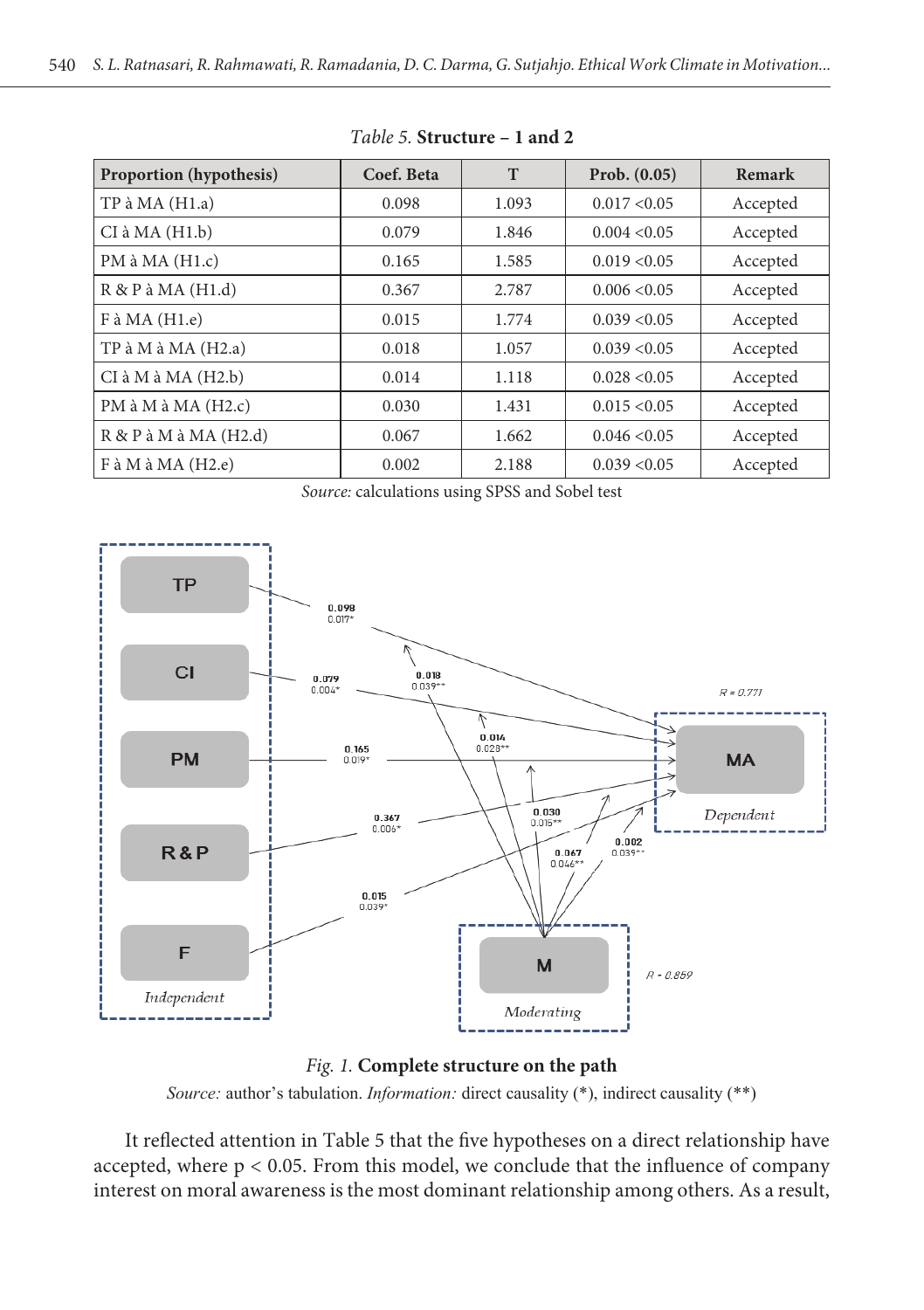all the proposed hypotheses also accepted and there is no need for any paths to be omitted. We consider motivation as the right variable to strengthen the relationship between the independent variables to the dependent variable because p <0.05. Specifically, motivation plays the most dominant role in moderating the relationship between personal morality and moral awareness significantly compared to the other four hypotheses (see Figure 1). Correlation (R represents the closeness of the relationship in one model). Interpreting the R value between 0.70–0.89 shows that there is a very strong relationship between the first structure and the second structure.

This finding implies that the logical things needed by public offices such as team play, company interests, personal morality, rules and procedures, friendship, and motivation for employees during Covid-19 to support moral awareness actively. Currently, the shortterm impact because of the lockdown period on performing public employees at the Department of Public Works and Public Housing – East Kutai Regency can still overcome by implementing WFH. However, in the long term, it has the potential to threaten mental health and psychological stress. Without realizing it, they can disturb their morals. As a result, the sensitivity of fellow employees affects work productivity. In order to avoid a prolonged conflict from a decrease in moral awareness, it is necessary to combine motivation.

From a different engel, Farooq et al. (2021) support this finding. With the crosscultural diversity in the world of work, proper opportunities and challenges face decision making. Success in the workplace requires the interaction of stakeholders from different backgrounds. Integrating moral consciousness in the modern era prioritizes the harmonization of diverse personal interests. It connected this study with the concept of Farooq et al. (2020) which investigated the feasibility of employee specialization who took the initiative to fully voluntarily develop skills in the workplace.

# **Conclusion**

- 1. This study attempts to show the impact of team play, corporate interests, personal morality, rules and procedures, friendship, and motivation on moral awareness in the Department of Public Works and Public Housing–East Kutai Regency. Empirical evaluation proves that if the increase in team play, corporate interests, personal morality, rules and procedures, and friendship can increase moral awareness. Another sign that the increase in team play, corporate interests, personal morality, rules and procedures, and friendship through employee motivation, the higher the role of moral awareness.
- 2. The theoretical contribution of these findings has practical implications for regulators (public officials) and is useful through their attention to determining direction and finding the best solutions in advancing public services, employee resources, performance monitoring, and community satisfaction.
- 3. The limitations of this study are further work for other researchers in the future. From sample size needs to be enlarged, thus ensuring reliability and validity appropriately. The objectives of the concepts and indicators in the variables need to be explored in depth in order to get an interactive response from the informants.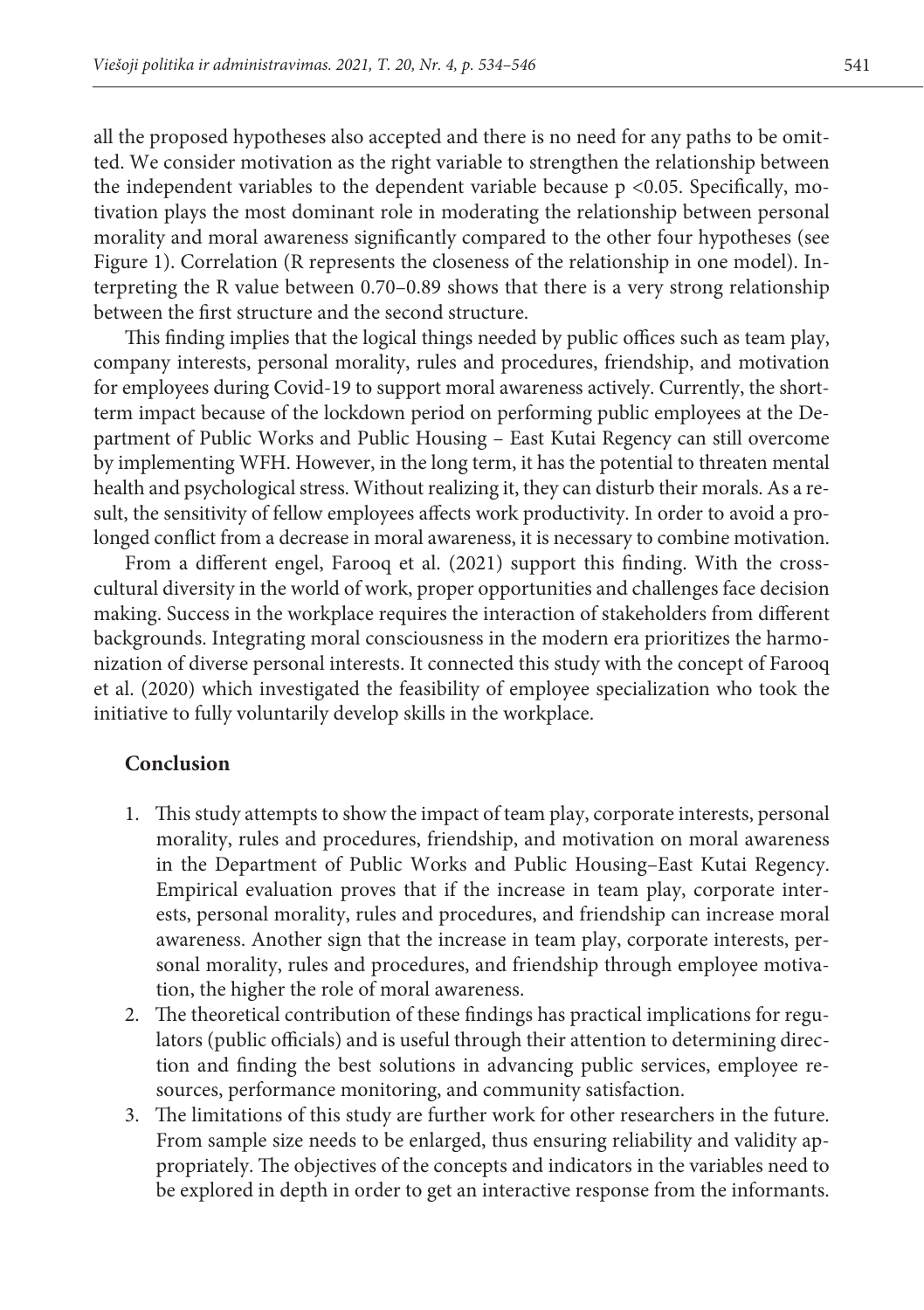# **References**

- 1. Amati, V., Meggiolaro, S., Rivellini, G., and Zaccarin, S. 2018. "Social relations and life satisfaction: the role of friends." *Genus: Journal of Population Sciences* 74: 7. https://doi.org/10.1186/s41118-018-0032-z
- 2. Apriliani, D., Anggraini, R., & Anwar, C. 2014. "The Effect of Organization Ethical Culture and Ethical Climate on Ethical Decision Making of Auditor with Self Efficacy as Moderating." *Review of Integrative Business and Economics Research 4* (1): 226-244
- 3. Baker, D. F. 2014. "When Moral Awareness Isn't Enough: Teaching Our Students to Recognize Social Influence." *Journal of Management Education* 38 (4): 511–532. https://doi.org/10.1177/1052562913504922
- 4. Berhenke, A., Miller, A. L., Brown, E., Seifer, R., and Dickstein, S. 2011. "Observed Emotional and Behavioral Indicators of Motivation Predict School Readiness in Head Start Graduates." *Early Childhood Research Quarterly* 26 (4): 430– 441. https://doi.org/10.1016/j.ecresq.2011.04.001
- 5. Clark, R. E. 2003. "Fostering the work motivation of individuals and teams." *Performance Improvement* 42 (3): 21-29. https://doi.org/10.1002/pfi.4930420305
- 6. da Motta, L. F., Breda-Vicentini, L., Rossi, R., De-Bortoli, A. L., and De-Bortoli, R. 2020. "Futsal in Field with Variable Dimensions." *International Journal for Innovation Education and Research* 8 (8): 267–274. https://doi.org/10.31686/ijier. vol8.iss8.2514
- 7. Demir, M., and Weitekamp, L. A. 2007. "I am so happy 'cause today I found my friend: Friendship and personality as predictors of happiness." *Journal of Happiness Studies* 8 (2): 181-211. https://doi.org/10.1007/s10902-006-9012-7
- 8. Demo, G., Neiva, E. R., Nunes, I., and Rozzett, K. 2012. "Human resources management policies and practices scale (HRMPPS): exploratory and confirmatory factor analysis." *BAR - Brazilian Administration Review* 9 (4): 395-420. https:// doi.org/10.1590/S1807-76922012005000006
- 9. Djalante, R., Lassa, J., Setiamarga, D., Sudjatma, A., et al. 2021. "Review and analysis of current responses to COVID-19 in Indonesia: Period of January to March 2020." *Progress in Disaster Science* 6: 100091. https://doi.org/10.1016/j. pdisas.2020.100091
- 10. Farooq, Q., Liu, X., Fu, P., and Hao, Y. 2020. "Volunteering sustainability: An advancement in corporate social responsibility conceptualization." *Corporate Social Responsibility and Environmental Management* 27 (6): 2450-2464. https:// doi.org/10.1002/csr.1893
- 11. Farooq, Q., Fu, P., Shumilina, K., and Liu X. 2021. "Behaviorally harmonized ethical discussions for socially responsible decision making: A counter-argumentative team approach." *Current Psychology*: 1-9. https://doi.org/10.1007/s12144- 020-00729-w
- 12. González-Rodenas, J., Aranda-Malaves, R., Tudela-Desantes, A., Nieto, F., Usó, F., and Aranda, R. 2020. "Playing tactics, contextual variables and offensive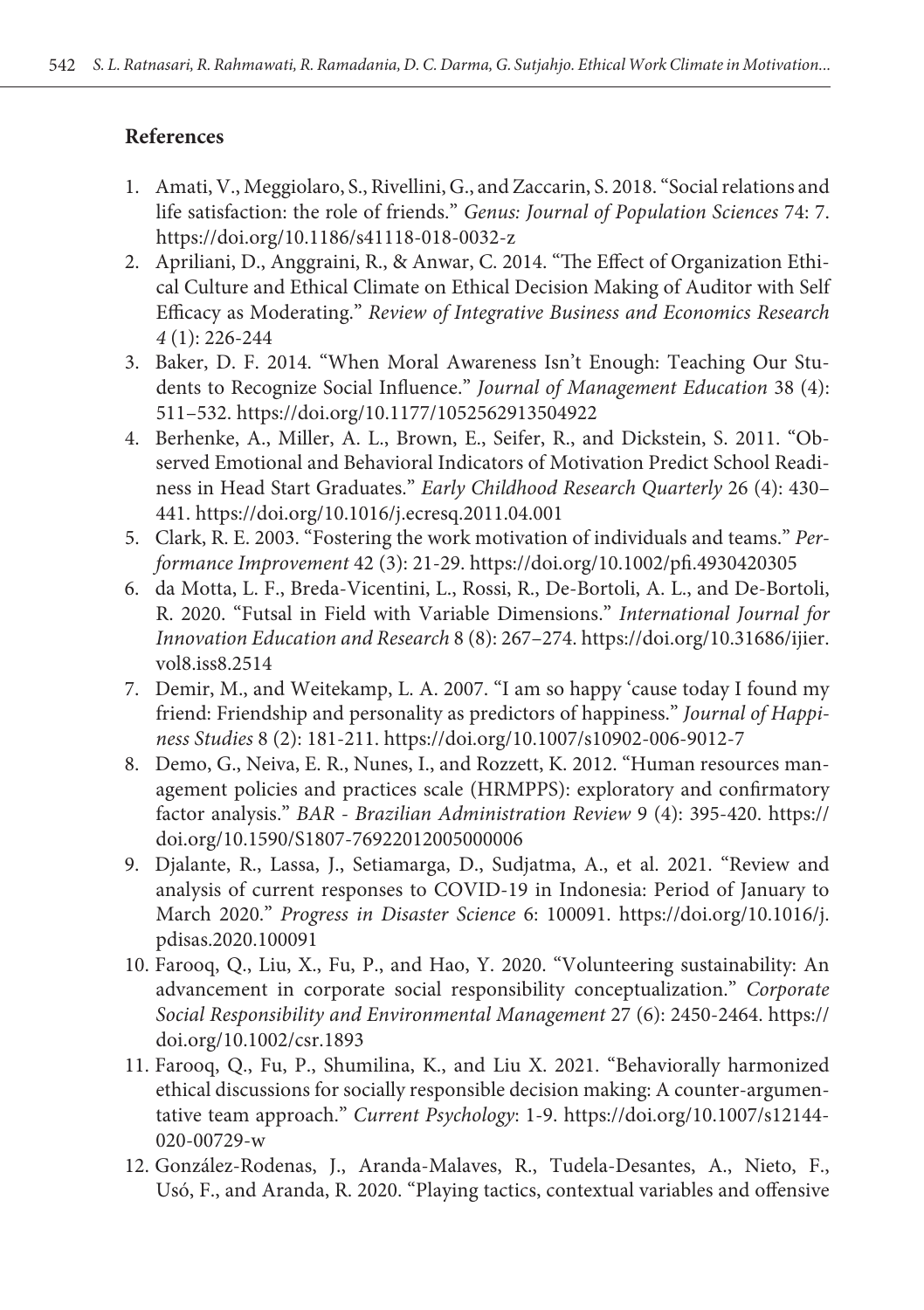effectiveness in English Premier League soccer matches. A multilevel analysis." *PloS One* 15 (2): e0226978. https://doi.org/10.1371/journal.pone.0226978

- 13. Gonçalves, B., Coutinho, D., Exel, J., Travassos, B., Lago, C., and Sampaio, J. 2019. "Extracting spatial-temporal features that describe a team match demands when considering the effects of the quality of opposition in elite football." *PloS One* 14 (8): e0221368. https://doi.org/10.1371/journal.pone.0221368
- 14. Hitka, M., Závadská, Z., Jelacic, D., and Balazova, Z. 2015. "Qualitative Indicators of Company Employee Satisfaction and Their Development in a Particular Period of Time." *Drvna Industrija* 66 (3): 235-239. https://doi.org/10.5552/ drind.2015.1420
- 15. Jordan, J. (2009). "A social cognition framework for examining moral awareness in managers and academics." *Journal of Business Ethics* 84 (2): 237–258. https:// doi.org/10.1007/s10551-008-9706-3
- 16. Jordan, J., Leliveld, M. C., and Tenbrunsel, A. E. 2015. "The Moral Self-Image Scale: Measuring and Understanding the Malleability of the Moral Self." *Frontiers in Psychology* 6: 1878. https://doi.org/10.3389/fpsyg.2015.01878
- 17. Lawrence, A. A., and Monisha, S. I. 2018. "Impact of Ethical value on Friendship." *International Journal of Scientific Research in Multidisciplinary Studies* 4 (11): 30-31
- 18. Lecheva, I. 2015. "Indicators for conflict of interest in public procurement financed by the EU Structural funds." *KSI Transaction on Knowledge Society* 8 (2): 23-25.
- 19. Maria, S., Darma, D. C., and Setyawan, H. 2020. "PLS-SEM to Predict the Relationship between Procedural Justice, Organizational Commitment, OCB, and Job Satisfaction." *Journal of Wellbeing Management and Applied Psychology* 3 (3): 1-13. http://dx.doi.org/10.13106/jwmap.2020.Vol3.no3.1
- 20. Naydenova, N. N., and Shaposhnikova, T. D. 2016. "Student in information society: indicators of socio-moral development of individual in quality education evaluation." *SHS Web of Conferences* 29: 01051. https://doi.org/10.1051/ shsconf/20162901051
- 21. Paramonova, S. P. 2015. "Types of Moral Consciousness." *Mediterranean Journal of Social Sciences* 6 (5 S4): 84-89. https://doi.org/10.5901/mjss.2015.v6n5s4p84
- 22. Ratnasari, S. L., Sutjahjo, G., and Adam, A. 2019. "The contribution of competence, motivation, and creativity towards teacher's performance through work satisfaction." *International Journal of Engineering and Advanced Technology* 8 (5C): 145-149. https://doi.org/10.35940/ijeat.E1021.0585C19
- 23. Ratnasari, S. L., Sutjahjo, G., and Adam, A. 2019. "Employees' performance: organizational culture and leadership style through job satisfaction." *Humanities & Social Sciences Reviews* 7 (5): 597-608. https://doi.org/10.18510/hssr.2019.7569
- 24. Reynolds S. J. 2006. "Moral awareness and ethical predispositions: investigating the role of individual differences in the recognition of moral issues." *The Journal of Applied Psychology* 91 (1): 233–243. https://doi.org/10.1037/0021-9010.91.1.233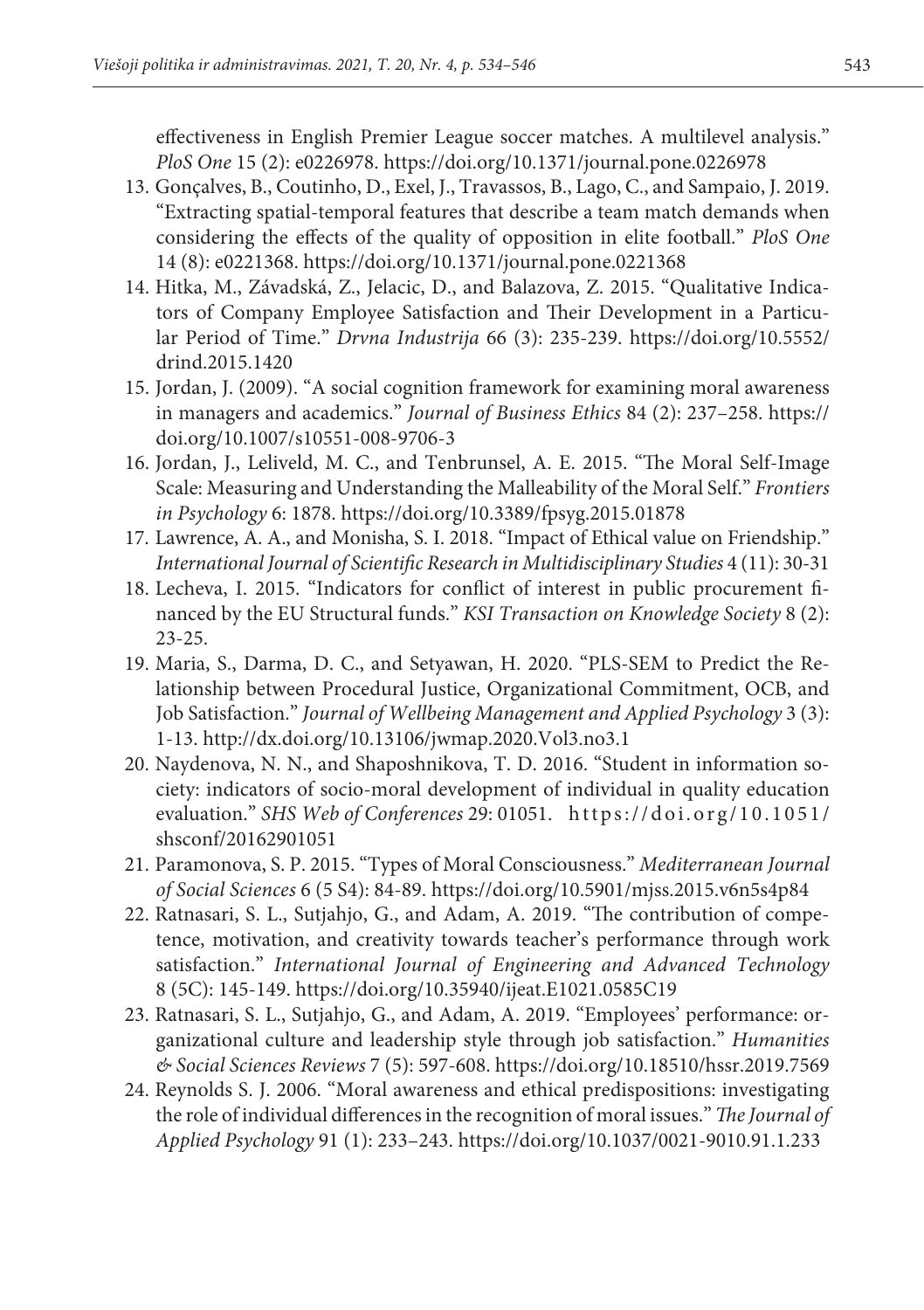- 25. Reynolds, S. J., and Miller, J. A. 2015. "The recognition of moral issues: moral awareness, moral sensitivity and moral attentiveness." *Current Opinion in Psychology* 6: 114-117. https://doi.org/10.1016/j.copsyc.2015.07.007
- 26. Robinson, M. A. 2018. "Using multi-item psychometric scales for research and practice in human resource management." *Human Resource Management* 57 (3): 739-750. https://doi.org/10.1002/hrm.21852
- 27. Romain P. L. 2015. "Conflicts of interest in research: looking out for number one means keeping the primary interest front and center." *Current Reviews in Musculoskeletal Medicine* 8 (2): 122–127. https://doi.org/10.1007/s12178-015-9270-2
- 28. Sekerka, L. E. 2009. "Organizational ethics education and training: a review of best practices and their application." *International Journal of Training and Development* 13 (2): 77-95. https://doi.org/10.1111/j.1468-2419.2009.00319.x
- 29. Stankevičiūtė, Ž., and Savanevičienė, A. 2018. "Designing Sustainable HRM: The Core Characteristics of Emerging Field." *Sustainability* 10 (12): 4798. https://doi. org/10.3390/su10124798
- 30. Urošević, S., Milijić, N., Maljković, N., Đ., and Karabasevic, D. 2016. "Indicators of Motivation and Employee Satisfaction in Public Enterprise – Case Study of PE (Post of Serbia)." *Industrija* 44 (3): 77-95. https://doi.org/10.5937/industrija44-10636
- 31. van der Horst, M., and Coffé, H. 2012. "How Friendship Network Characteristics Influence Subjective Well-Being." *Social Indicators Research* 107 (3): 509–529. https://doi.org/10.1007/s11205-011-9861-2
- 32. van Prooijen, A-M., and Ellemers, N. 2014. "Does It Pay to Be Moral? How Indicators of Morality and Competence Enhance Organizational and Work Team Attractiveness." *British Academy of Management* 26 (2): 225-236. https://doi. org/10.1111/1467-8551.12055
- 33. Vauclair, C. 2009. "Measuring cultural values at the individual-level: considering morality in cross-cultural value research." *Revista de Administração Mackenzie* 10 (3): 60-83. https://doi.org/10.1590/S1678-69712009000300005
- 34. Wilson, R. E., Harris, K., and Vazire, S. 2015. "Personality and Friendship Satisfaction in Daily Life: Do Everyday Social Interactions Account for Individual Differences in Friendship Satisfaction?." *European Journal of Personality* 29 (2): 173–186. https://doi.org/10.1002/per.1996
- 35. Zhu, W., Riggio, R. E., Avolio, B. J., and Sosik, J. J. 2011. "The Effect of Leadership on Follower Moral Identity: Does Transformational/Transactional Style Make a Difference?." *Journal of Leadership & Organizational Studies* 18 (2): 150–163. https://doi.org/10.1177/1548051810396714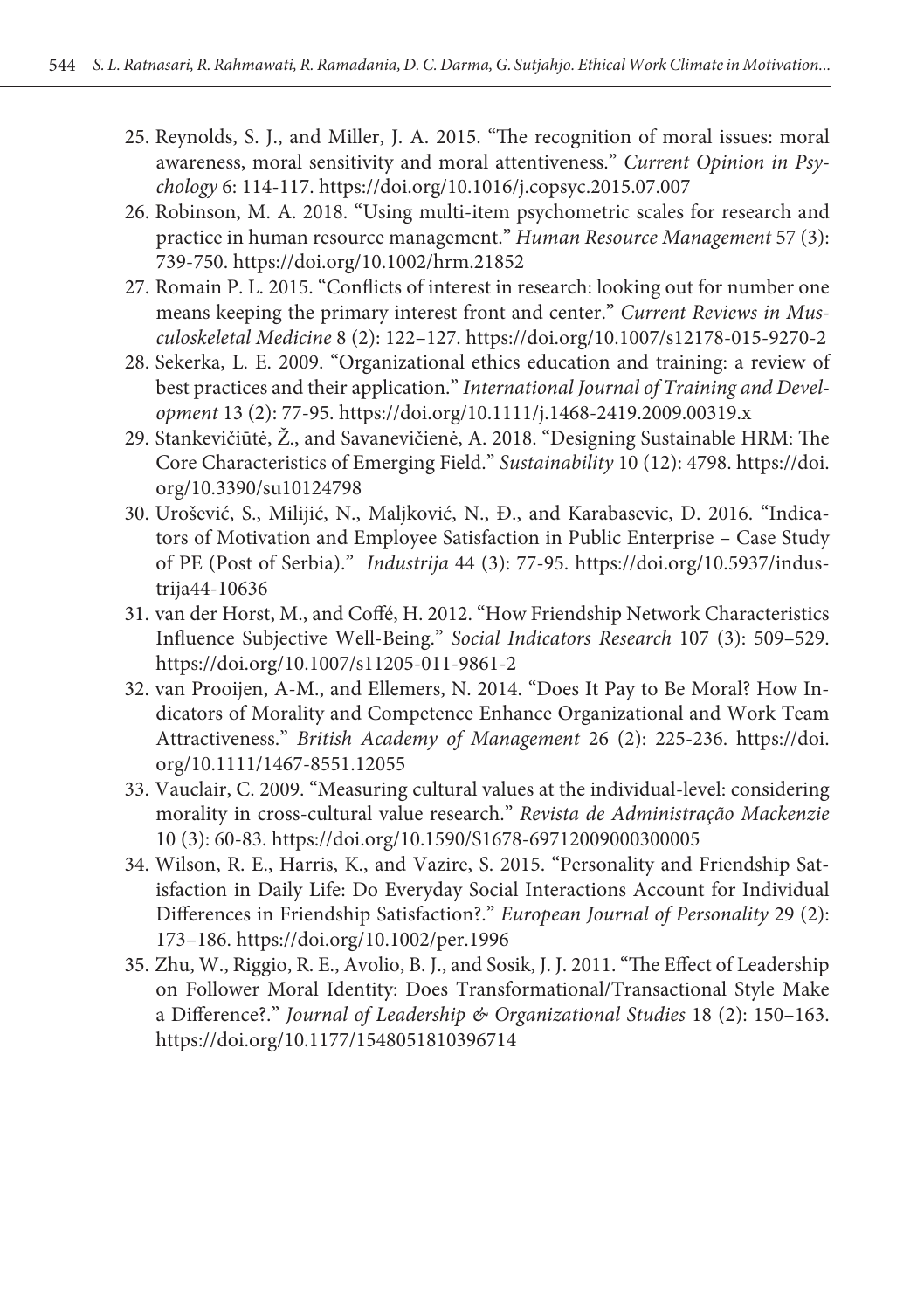Sri Langgeng Ratnasari, Rahmawati Rahmawati, Ramadania Ramadania, Dio Caisar Darma, Gandhi Sutjahjo

# **Etiškas darbo klimatas motyvacinio ir moralinio sąmoningumo perspektyvoje: dilema COVID-19 krizės kontekste**

#### Anotacija

*COVID-19 pandemija yra šokiruojanti XXI amžiaus tragedija. Šio viruso plitimas ir užsikrėtimai iš darbuotojų atima energiją, sukelia stresą, konfliktus ir kitas problemas. Šiame tyrime analizuojami keli veiksniai, turintys įtakos moraliniam darbo klimatui, taip pat komandiniam darbui, institucijų interesams, asmeninei moralei, taisyklėms ir procedūroms, darbuotojų bendradarbiavimui ir motyvacijai. Tyrimui buvo pasitelktas interviu metodas, kuris buvo taikomas 205 informantams iš Viešųjų darbų ir viešojo būsto departamento Rytų Kutajaus regione (Kalimantano provincijoje, Indonezijoje). Taip pat buvo pasitelktas MRA metodas (apskaičiuojant tiesioginių ir netiesioginių veiksnių poveikį etiškam darbo klimatui). Išvados patvirtina, kad komandinis darbas, institucijų interesai, asmeninė moralė, taisyklės ir procedūros bei darbuotojų bendradarbiavimas stipriai veikia etišką darbo klimatą. Taigi, šiame straipsnyje pateikti tyrimai parodė, kad etišką darbo klimatą suformavo ir motyvaciją itin sustiprino komandinis darbas, institucijų interesų paisymas, kiekvieno darbuotojo asmeninė moralė, taisyklių ir procedūrų laikymasis ir darbuotojų bendradarbiavimas.* 

*Sri Langgeng Ratnasari* – Dr. Associate Professor in Posgraduate Program, Universitas Riau Kepulauan. Jl. Pahlawan, No.99, Bukit Tempayan, Batu Aji, Batam City 29425, Riau Islands, Indonesia. E-mail: sarisucahyo@yahoo.com

*Rahmawati Rahmawati* – Dr. Associate Professor in Department of Management, Faculty of Economics and Business, Universitas Mulawarman. Jl. Tanah Grogot, Gn. Kelua Unmul, No.1, Samarinda City 75117, East Borneo, Indonesia. E-mail: rahmawati@feb.unmul.ac.id

*Ramadania Ramadania* – Dr. Associate Professor in Department of Management, Faculty of Economics and Business, Universitas Tanjungpura. Jl. Prof. Dr. H. Hadari Nawawi, Bansir Laut, Pontianak City 78124, West Borneo. Indonesia. E-mail: ramadhania@ekonomi.untan.ac.id

*Dio Caisar Darma* – M.Si, Junior Researcher in Department of Management, Sekolah Tinggi Ilmu Ekonomi Samarinda. Jl. K.H. Abul Hasan, No. 77, Samarinda City 75242, East Borneo, Indonesia. E-mail: diocaisar@stiesam.ac.id

*Gandhi Sutjahjo* – M.Si, Senior Lecturer and Assistant Professor in Program of Information System Study, Faculty of Engineering, Universitas Batam. Jl. Uniba, No. 5, Batam Center, Batam City, 29432, Riau Island, Indonesia. E-mail: gandhi.sucahyo@gmail.com

*Sri Langgeng Ratnasari* – Dr. Riau Kepulauan universiteto doktorantūros studijų programos docentas. Jl. Pahlawan, Nr.99, Bukit Tempayan, Batu Aji, Batam City 29425, Riau salos, Indonezija. El. paštas: sarisucahyo@yahoo.com